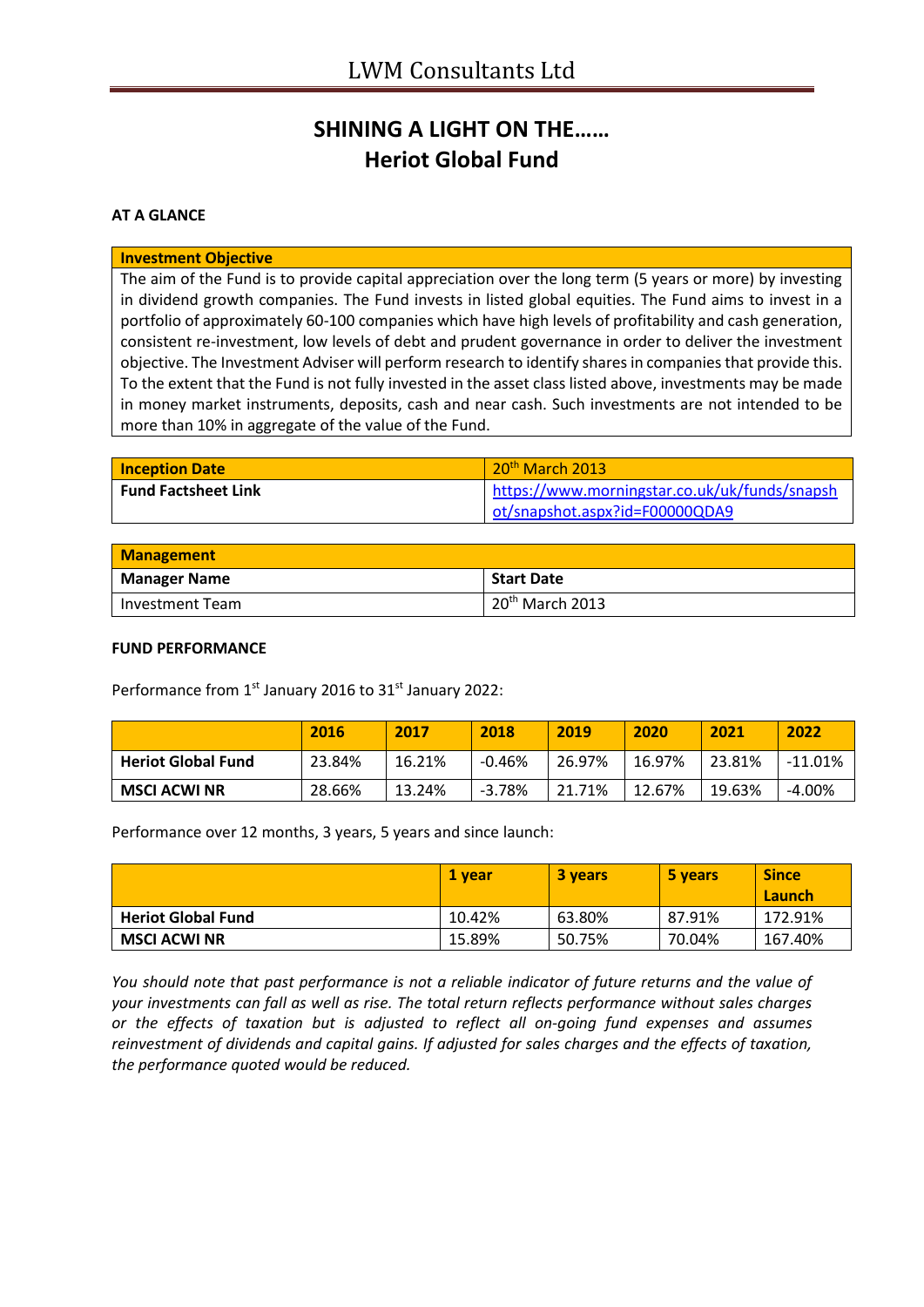# LWM Consultants Ltd

| <b>Tracking</b><br><b>Error</b> | <b>Information</b><br><b>Ratio</b> | <b>Active</b><br><b>Share</b> | <b>Upside</b><br><b>Capture</b><br><b>Ratio</b> | <b>Downside</b><br><b>Capture</b><br><b>Ratio</b> | <b>Batting</b><br><b>Average</b> | <b>Beta</b> | <b>Alpha</b> | <b>Equity</b><br><b>Style</b> |
|---------------------------------|------------------------------------|-------------------------------|-------------------------------------------------|---------------------------------------------------|----------------------------------|-------------|--------------|-------------------------------|
| 6.03                            | 0.53                               |                               | 89.08                                           | 88.22                                             | 47.22                            | 0.90        | 0.06         | Growth<br>/Large              |

| <b>Volatility Measurements</b> |        |
|--------------------------------|--------|
| 3-Yr Std Dev (volatility)      | 13.69% |
| 3-Yr Mean Return (average)     | 17.88% |

| <b>Investment Style Details</b> |        |
|---------------------------------|--------|
| Giant                           | 38.96% |
| Large                           | 37.17% |
| Medium                          | 21.43% |
| Small                           | 2.44%  |
| Micro                           | 0.00%  |

| Top 5 Holdings - 69 Equity Holdings |            |       |
|-------------------------------------|------------|-------|
| Microsoft Corp                      | Technology | 2.94% |
| <b>ASML Holding NV</b>              | Technology | 2.58% |
| Littelfuse Inc                      | Technology | 2.44% |
| Hexagon AB Class B                  | Technology | 2.25% |
| Lonza Group Ltd                     | Healthcare | 2.16% |

| <b>Top 5 Sectors</b>      |        |
|---------------------------|--------|
| Technology                | 28.64% |
| Healthcare                | 22.07% |
| <b>Financial Services</b> | 16.74% |
| Industrials               | 8.94%  |
| <b>Consumer Defensive</b> | 7.32%  |

| <b>Top 5 Regions</b> |        |
|----------------------|--------|
| <b>United States</b> | 52.20% |
| Europe ex Euro       | 17.60% |
| Eurozone             | 12.35% |
| Japan                | 6.28%  |
| United Kingdom       | 4.83%  |

## **UPDATE….**

We have met the team behind this strategy and the strategy should be seen as a counterbalance in any portfolio. It is really the safe pair of hands. Although this has a growth bias it looks to protect on the downside and keep volatility down. This has meant that over time it has been able to outperform the index and compound those returns.

However, the switch in style to value has seen a pullback in performance. The portfolio should look fairly consistent year to year, with around 10 to 12 new names.